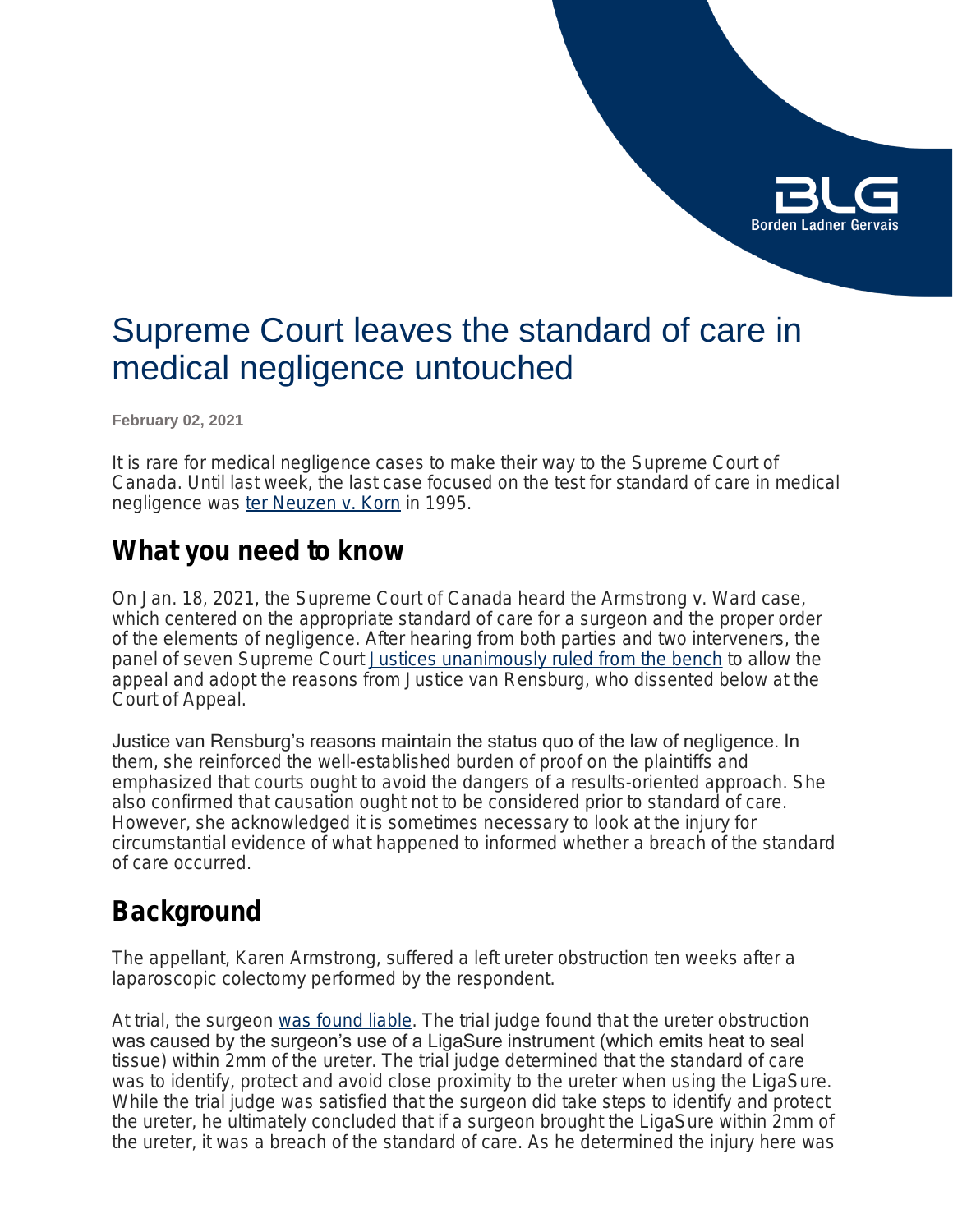caused by the LigaSure being used within 2mm, the surgeon was found to have breached the standard of care.

The Court of Appeal [was split on appeal](https://www.ontariocourts.ca/decisions/2019/2019ONCA0963.pdf). The majority overturned Justice Mulligan's finding of liability. They stated that by basing the standard of care on a goal (*i.e.* to stay 2mm away from the ureter) rather than steps (*i.e.* to identify and try to protect the ureter), the surgeon was improperly held to a "standard of perfection" in what they characterized as an improper form of strict or absolute liability. The majority commented that the fact a patient was injured cannot form the basis of a finding of negligence, except potentially in rare cases, such as leaving a sponge inside a patient or operating on the wrong limb. Finally, the majority stated that if a trial judge proceeds on the basis that only negligence can cause the injury at issue, the judge is obliged to consider and rule out non-negligent causes.

# Justice van Rensburg 's reasons

Justice van Rensburg dissented, finding that deference was owed to the trial judge. She dismissed the distinction between a step and a goal, stating that it is not enough to simply use the appropriate technique, but that the practitioner needs to execute the technique with reasonable skill as well. She also disagreed that staying more than 2mm away from the ureter was a "goal" rather than a "step". She ultimately concluded that there was no factual or expert evidence to suggest a competent surgeon using reasonable care would be unable to stay more than 2mm away from the ureter.

With respect to ruling out non-negligent causes, Justice van Rensburg found that the trial judge is not responsible for considering defence theories not raised by the defendant or in the evidence. A plaintiff is not required to disprove every possible theory that could have been put forward by a defendant.

Justice van Rensburg and the majority were in agreement regarding the order of the elements of negligence. It is clear that causation (both factual causation which looks at the "but for" test or legal causation which looks at proximity and remoteness) cannot be determined prior to standard of care. The three Court of Appeal judges also all agreed, based on the Court's prior decisions in *Meringolo (Committee of) v. Oshawa General Hospital* (1991 CarwswellOnt 1078) and [Grass \(Litigation Guardian of\) v. Women's](https://www.canlii.org/en/on/onca/doc/2001/2001canlii8526/2001canlii8526.html?resultIndex=1)  *[College Hospital](https://www.canlii.org/en/on/onca/doc/2001/2001canlii8526/2001canlii8526.html?resultIndex=1)*, that in some cases, a plaintiff's injury can be examined for circumstantial evidence about what happened at the time of the alleged negligence to assist in the inquiry of whether the defendant breached the standard of care. However, Justice van Rensburg made it clear that a court cannot reason backwards from an unfortunate or improbable outcome to establish negligence.

# **Takeaway**

Justice van Rensburg's reasons, which have now been adopted by a unanimous Supreme Court, reinforce the law of medical negligence as we know it.

For further information about the implications of this decision on medical negligence law in Canada, please feel free to contact any one of the co-authors of this article.